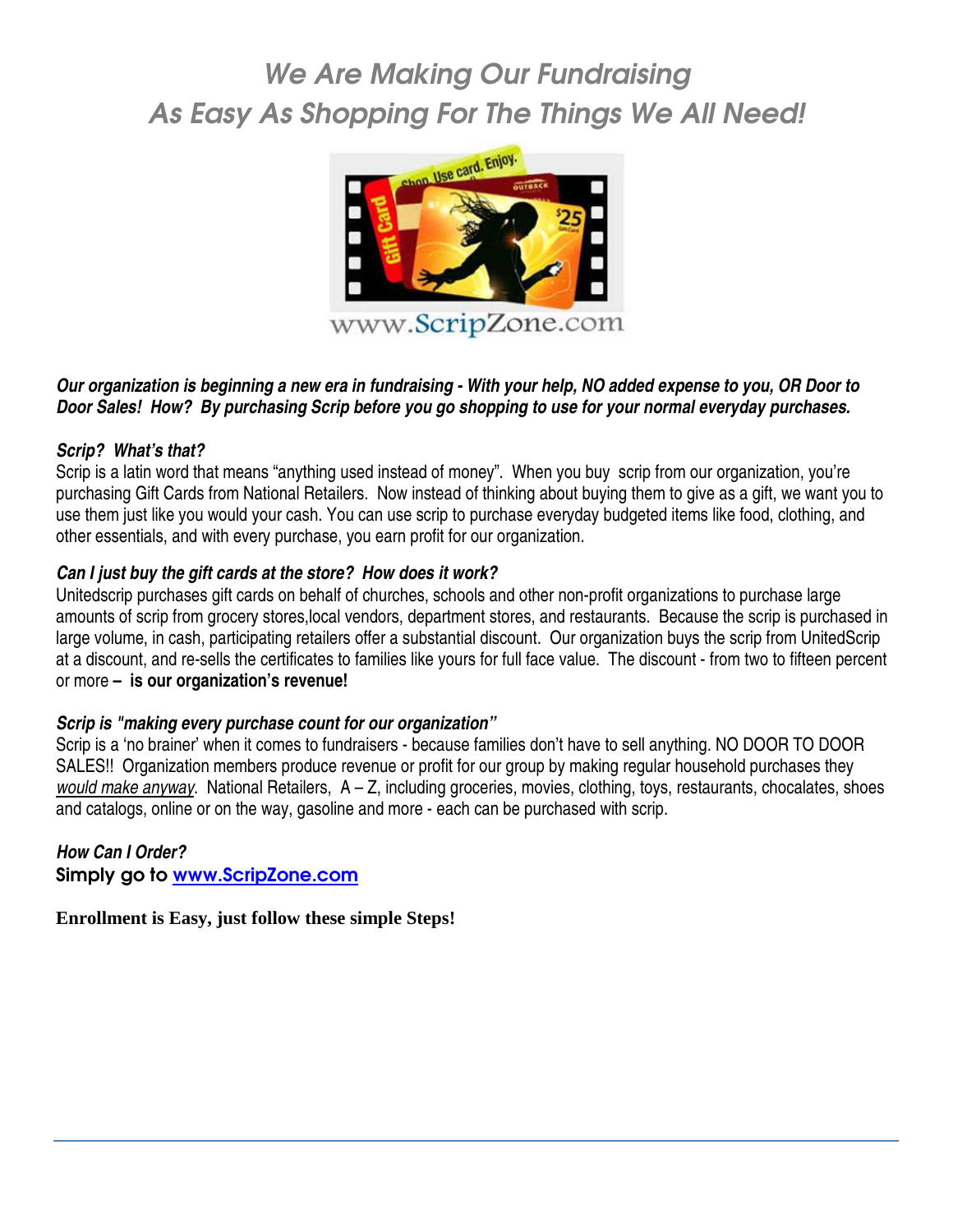# *Registration at www.ScripZone.com*

## 1. Go to **www.ScripZone.com** and click in the **New User Option**.



## 2. Create your **Secure Online Account:**

- **Create Your User Name**
- **Password**
- **Enter your Email Address**  *(Confirmation of your orders are emailed to registered accounts)*
- **Choose a Security Question**
- **Answer Security Question**

### **Registration Form**

Begin today supporting your nonprofit organization by creating your online ScripZone.com account below. Once registered, you may join your group or groups that you plan to support with your purchases. The Group's Unique Id can be obtained from your Organization Leader.

|                   | Sign Up for Your New Account                                                                                                                              |
|-------------------|-----------------------------------------------------------------------------------------------------------------------------------------------------------|
| User Name:        |                                                                                                                                                           |
| Password:         |                                                                                                                                                           |
| Confirm Password: |                                                                                                                                                           |
| E-mail:           |                                                                                                                                                           |
|                   | Security Question: What is the name of your High School? v                                                                                                |
|                   | Security Answer: What is the name of your High School?<br>In what city were you born?<br>What is your favorite sport?<br>Name of your High School Mascot? |
|                   | Note: By creating a user you agree to Scripzone.com terms and conditions. We may send you                                                                 |
|                   | e-mails regarding your orders in scripzone.com, group activities, and other special promotions.                                                           |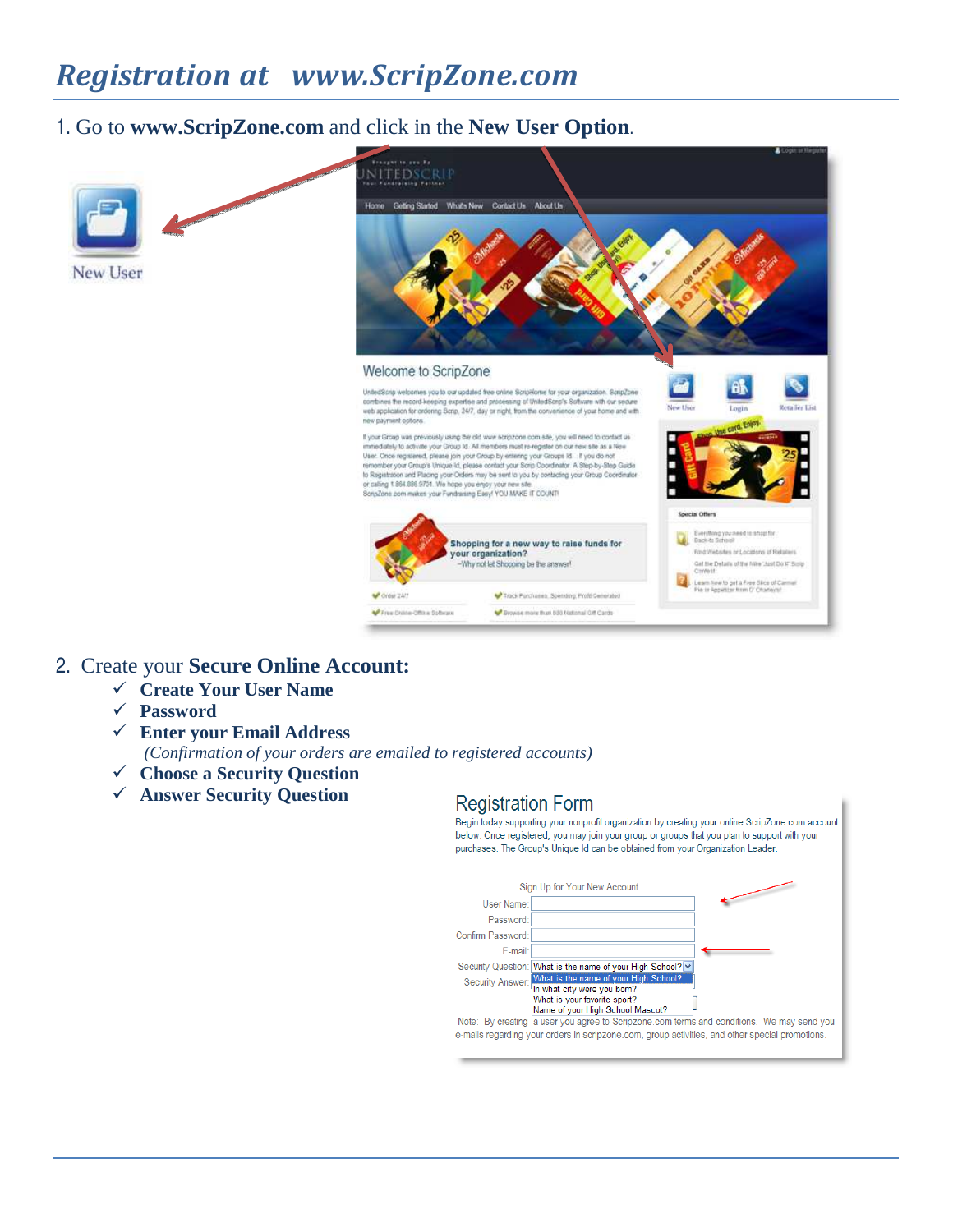## *Registration (continued)*

3. **Enter your Contact Information**. Please be sure to include your full address and phone where you may be reached for clarification of your order if needed. By creating a User, you do agree to receiving information and updates from www.ScripZone.com concerning confirmation of orders you have placed, special retailer discounts from 'ScripNotes' our electronic newsletter, and emails from your Group Scrip Coordinator. \*It is our policy that **NO** information, including emails, phone or addresses are **EVER** made available to third parties.

| <b>Registration Form</b>                                        | Begin today supporting your nonprofit organization by creating your online ScripZone.com account<br>below. Once registered, you may join your group or groups that you plan to support with your<br>purchases. The Group's Unique Id can be obtained from your Organization Leader. |
|-----------------------------------------------------------------|-------------------------------------------------------------------------------------------------------------------------------------------------------------------------------------------------------------------------------------------------------------------------------------|
| You are almost done. Please complete the following information. |                                                                                                                                                                                                                                                                                     |
| First Name:                                                     |                                                                                                                                                                                                                                                                                     |
| Lost Name:                                                      |                                                                                                                                                                                                                                                                                     |
| Address Line 1                                                  |                                                                                                                                                                                                                                                                                     |
| Address Line 2:                                                 |                                                                                                                                                                                                                                                                                     |
| City).                                                          |                                                                                                                                                                                                                                                                                     |
| State:                                                          |                                                                                                                                                                                                                                                                                     |
| Zo:                                                             |                                                                                                                                                                                                                                                                                     |
| Phone                                                           |                                                                                                                                                                                                                                                                                     |
|                                                                 |                                                                                                                                                                                                                                                                                     |
|                                                                 | Finish                                                                                                                                                                                                                                                                              |
|                                                                 | Note: By creating is user you agree to Scripzone com terms and conditions. We may send you.<br>e-mails regarding your orders in scripzone com, group activities, and other special promotions.                                                                                      |

## 4**. After registering you will be prompted to provide an Organization ID.**

**Please enter the following Group ID:** 

| Thank you for Registering                                                              |                                                                                                                                                               |
|----------------------------------------------------------------------------------------|---------------------------------------------------------------------------------------------------------------------------------------------------------------|
| just click Join Group. After adding your group, you are ready to start placing orders. | To begin ordering with www.ScripZone.com please join as a supporter of your organization by entering their Unique Group Id below. After Entering the Group ID |
| Enter your Group's Unique Id here.                                                     | Join Group                                                                                                                                                    |
| <b>Group XX</b>                                                                        | <b>Group Name</b>                                                                                                                                             |
| No records to display.<br>Your Group Id will appear here.                              | Your Group's Name will appear here.                                                                                                                           |

*You are now registered and ready to order. Thank You for Making Every Purchase Profitable for your Organization! Scrip Makes it Easy! …but YOU Make it Count!*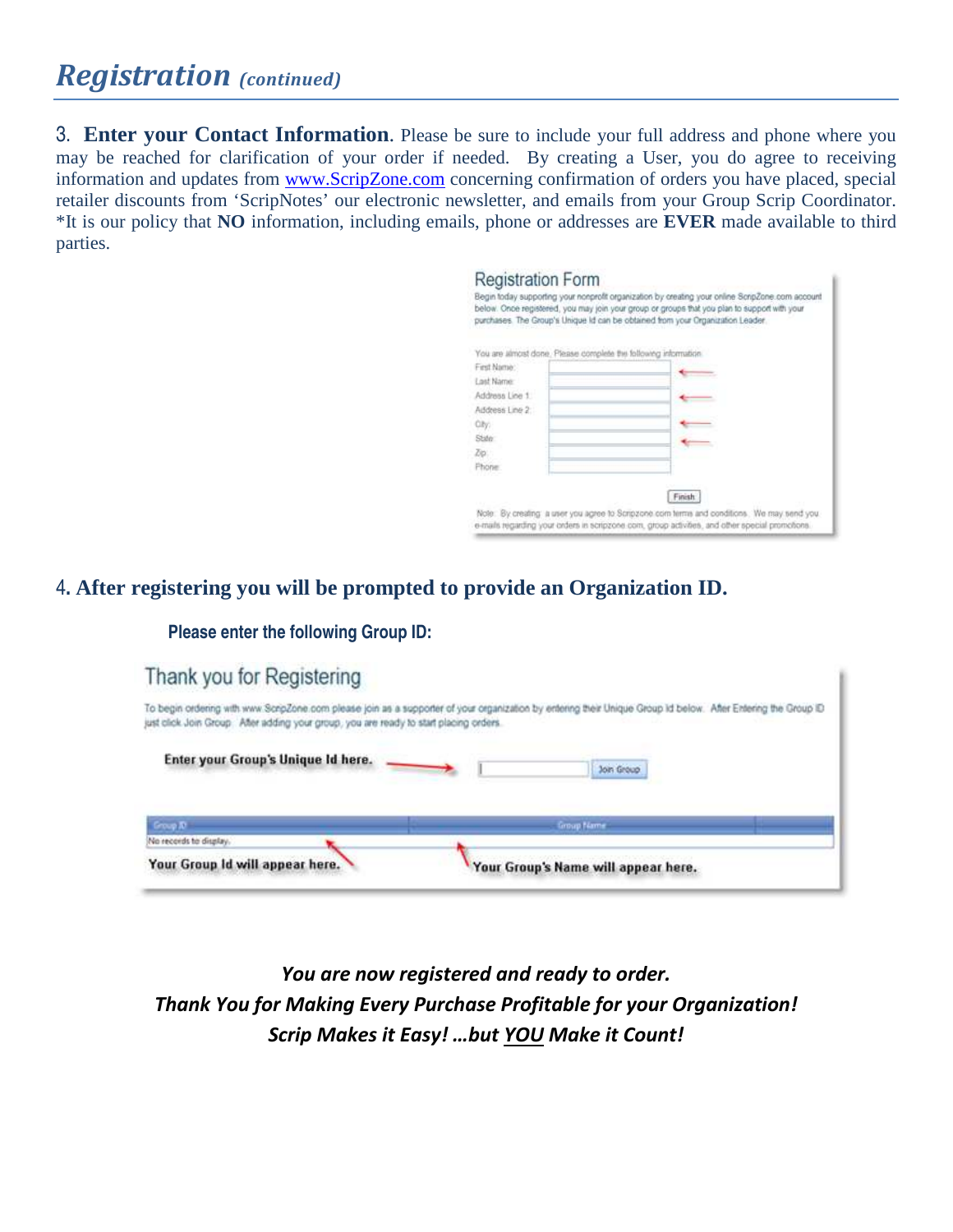The **ScripPayment Gateway** link is found on the User Home Page after logging on to ScripZone. Follow the instructions found on the site.



Once you submit the Banking Information required, our Gateway will verify your accounts by depositing a small amount **INTO** your account. This process requires 3 – 5 business days. If you bank online, check your bank account or statement for the transaction and note the amount deposited. Amounts will vary with each verification process. Once the deposit is confirmed to the Gateway, your status will change on the HomePage.

- $\checkmark$  My ScripPayment Gateway Center (Waiting for Your Approval)
- > Click on the link and confirm amount deposited into account.
- > Enter the amount deposited into your account and click Approve eCheck. You are now approved to electronically process payment for your Scrip Orders.

Please note that by approving and establishing this account you understand and agree to the Terms and conditions of www.scripzone.com.

- $\checkmark$  A \$0.50 fee will be added to your total order and processed with each payment. This charge applies to each transaction.
- $\checkmark$  Currently there are no additional fees per eGift ordered because there is a waiting period before they are received. In the future, if UnitedScrip decides to allow for instant access to the funds on an eGift, there will be an additional processing charge per eGift ordered. This fee is to cover the additional costs to UnitedScrip.
- $\checkmark$  I authorize UnitedScrip to electronically transfer funds from my account for payments due.

## **If you do not set up the ScripPayment Gateway the only payment method will be a credit card. The items that are listed on the order form are not available for purchase by a credit card, so you will not see them listed.**